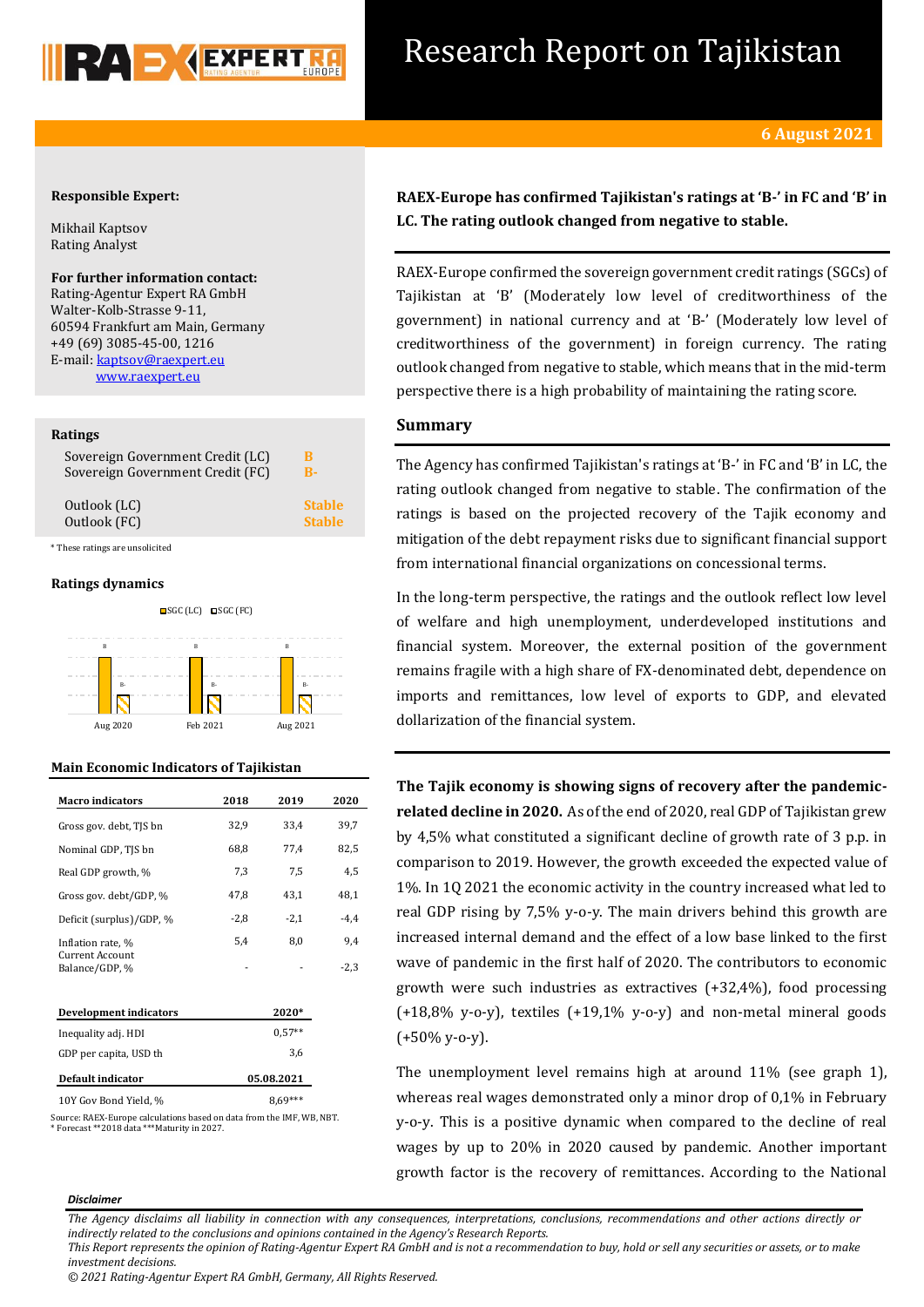# **PZA D 4EXPERT**

**Graph 1:** Macroeconomic indicators, %



Source: RAEX-Europe calculations based on data from the WB, IMF, NBT



**Graph 2:** Fiscal budget dynamics, % of GDP

Source: RAEX-Europe calculations based on data from the WB, IMF, NBT

**Graph 3:** Government debt dynamics, %



Source: RAEX-Europe calculations based on data from the WB, IMF, NBT

Bank of Tajikistan (NBT), they showed a significant growth by 13,8% in 4Q 2020 after three consecutive quarters of decline, which lowered the pressure for one of the most remittance-dependent countries in the world. Remittances are expected to further recover after the president of Tajikistan, Emomali Rahmon, signed a decree on a national vaccination campaign, while air service with Kazakhstan, Russia (major sources of remittances), Uzbekistan and Turkey has been restored in May 2021.

Taking the abovementioned developments into account, we expect the economic growth of the country to climb to 5,0% in 20211. In the long term, the economic stance of the country and government creditworthiness will remain limited. The level of institutional development of Tajikistan is low: the updated Corruption Perception Index (2020) for Tajikistan stayed at the same level of 25, which corresponds to the position in the fourth quartile of the global ranking.

**COVID-19 outbreak affected both budget deficit and debt, however, not as significantly as expected**. In order to limit the outbreak of the pandemic, the government prioritized healthcare spending and implemented a package of fiscal measures. These measures were mostly financed by such organizations as European Fund for Sustainable Development, World Bank and the G-20 Debt Service Suspension Initiative.

As a result, budget expenditures slightly grew from 29,5% of GDP in 2019 to 29,7% of GDP in 2020. At the same time, due to the slowdown of business activity, budget revenues (as % of GDP) saw a decrease of around 1,8 p.p. in 2020, which lead to a widening of the fiscal deficit up to 4,4% of GDP (see graph 2). As a result, the government debt increased to 190,6% of budget revenues and to 48,1% of GDP in 2020 (by 33 p.p. and 5 p.p. from the readings of 2019, respectively) (see graph 3).

The major problems for the government finances remain the high level of indebtedness of SOEs, lack of internal capacity for revenue growth and investments; nonetheless, financing issues are largely mitigated by the international donors' support on concessional terms. The long-term construction of the Rogun hydroelectric power plant, which commenced in 2016 represents a significant capital expenditure (around 5% of GDP a year), although it is of a strategic importance for the country in terms of its potential role for the energy security.

**The banking system indicators are showing a positive dynamic after experiencing a modest impact from the COVID-19 pandemic in 2020**. The ratio of NPLs (30 days overdue) to total loans peaked in 2Q 2020 reaching 31% and then declined to 23,8% by the end of the year and to 23,1% as of 1Q 2021.The banking sector's profitability (ROA) reached its

## *Disclaimer*

**.** 

<sup>1</sup> Based on own calculations and data from the WB, IMF, EDB and TAJSTAT.

*This Report represents the opinion of Rating-Agentur Expert RA GmbH and is not a recommendation to buy, hold or sell any securities or assets, or to make investment decisions.*

*<sup>© 2021</sup> Rating-Agentur Expert RA GmbH, Germany, All Rights Reserved.*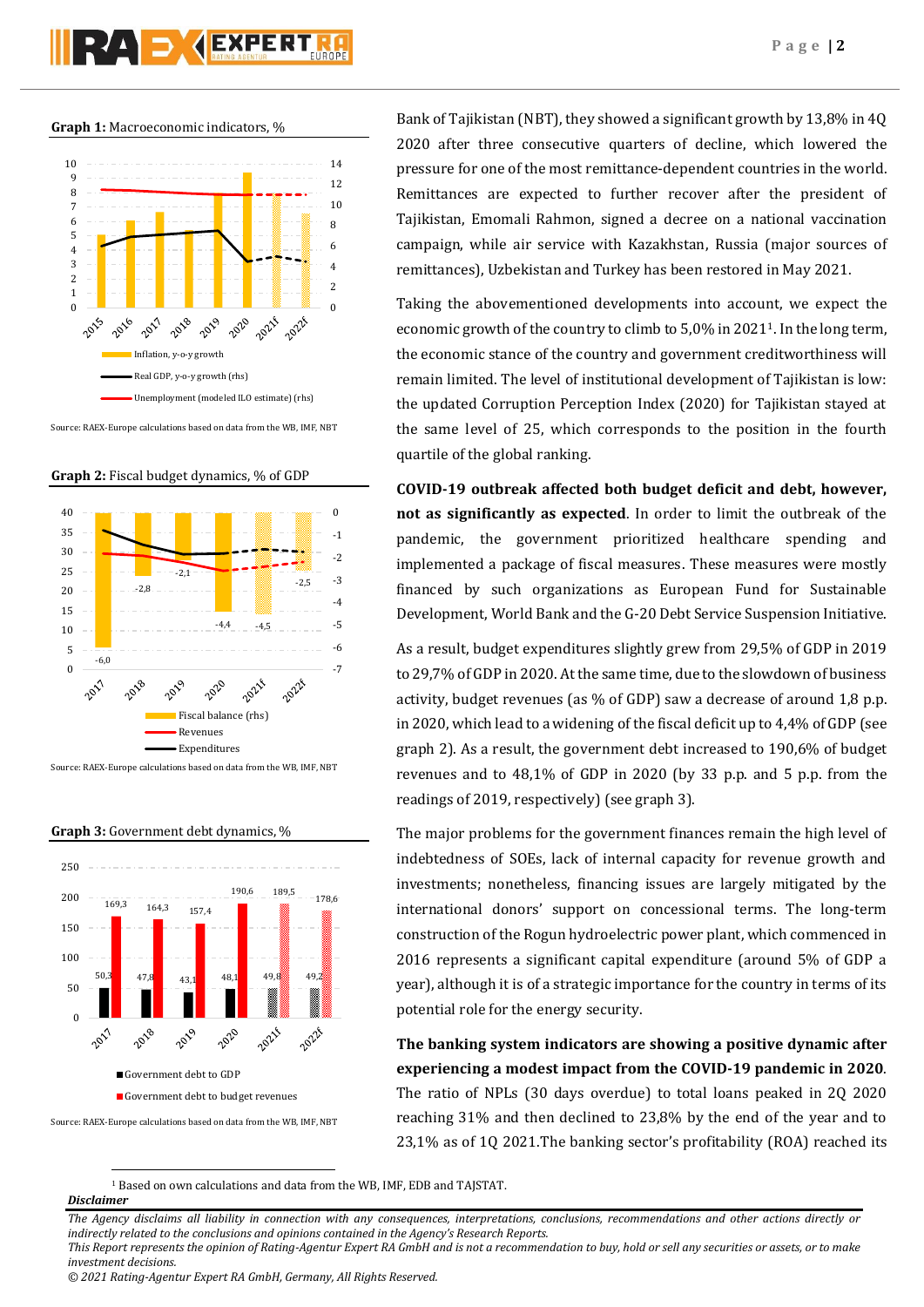

**Graph 4:** Financial soundness indicators, %



Source: RAEX-Europe calculations based on data from the NBT





Source: RAEX-Europe calculations based on data from the NBT



Loans in FC **Deposits** in FC



Source: RAEX-Europe calculations based on data from the NBT

low by 2Q 2020 (1,9%) and since then has been increasing (2,5% in 4Q 2020 and 2,9% in 1Q 2021). Capitalization in the system remains adequate as the capital adequacy ratio increased from 18,2% in 4Q 2020 to 20,7% in 1Q 2021 (see graph 4).

Low level of trust of the banking system from the population and absence of listed shares currently traded on the national Central Asia Stock Exchange (Dushanbe) remain a significant problem for the country's financial system development.

**The Central Bank raised the reference rate by 25 b.p. to 11% in February 2021 and then by another 100 b.p. to 12% in May 2021.** Inflation accelerated from 9,4% by the end of 2020 to 10,1% in March 2021 and remains well above the NBT inflation target of  $6\%$   $(+/- 2 \text{ p.p.})$  (see graph 5). The USD/TJS exchange rate, after remaining flat between March and October 2020, experienced a sharp depreciation falling from around 0,097 in October 2020 to 0,088 (more than 9%) in July 2021 (see graph 8).

The level of dollarization in the country remains high: around 44% of deposits are nominated in foreign currency. Share of loans in foreign currency demonstrated a significant decrease from about 42% by the end of 2020 to 33,8% in June 2021 (see graph 6). Nevertheless, due to the weak banking system, undeveloped local capital markets, high dollarization and low independency of the NBT the transition mechanisms remain inefficient.

**The external position has strengthened.** In 1Q 2021 exports increased by 34% y-o-y due to a strong performance of sectors such as textiles, cement and precious metals while imports remained almost stable (+1,6% y-o-y). This is mainly linked to the lower prices for mineral commodities, which are the major import goods for the Tajik economy. International reserves peaked at USD 2,3 bn in December 2020 and remain on a high level of USD 2,2 bn (see graph 7). At the same time, the exchange rate remains controlled by the NBT. Implementation of the plans to remove the currency restrictions could lead to an upgrade of the forecast outlook for Tajikistan.

### *Disclaimer*

*investment decisions.*

*The Agency disclaims all liability in connection with any consequences, interpretations, conclusions, recommendations and other actions directly or indirectly related to the conclusions and opinions contained in the Agency's Research Reports. This Report represents the opinion of Rating-Agentur Expert RA GmbH and is not a recommendation to buy, hold or sell any securities or assets, or to make* 

*<sup>© 2021</sup> Rating-Agentur Expert RA GmbH, Germany, All Rights Reserved.*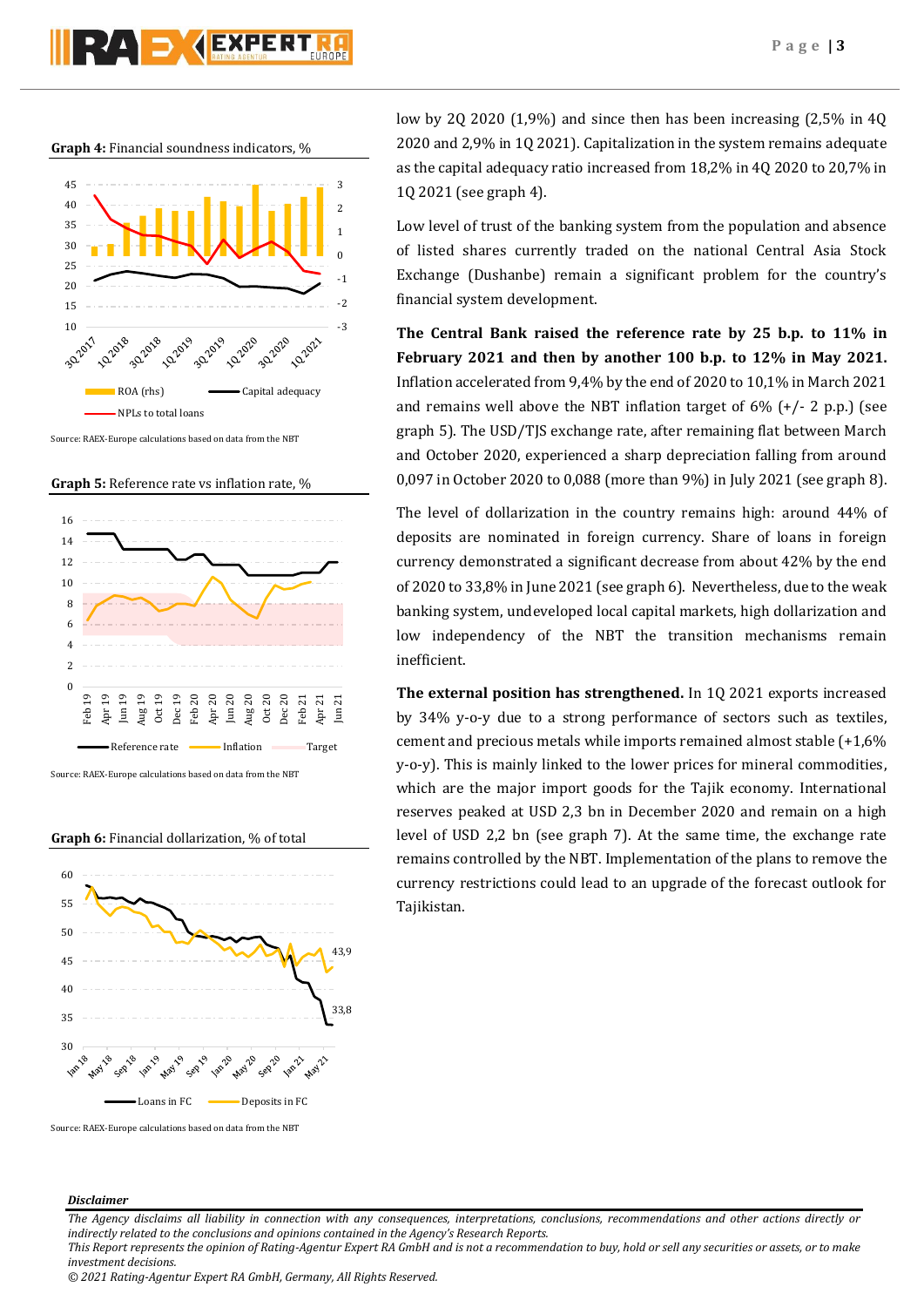## **Graph 7:** International reserves and exchange rate



Source: RAEX-Europe calculations based on data from the WB, IMF, NBT

## **Stress factors:**

 Despite positive dynamics over the last two years, financial dollarization remains high with the share of FX-loans and deposits at 33,8% and 43,9%, respectively by June 2021 (very weak stress-factor)

The following developments could lead to an upgrade:

- Faster and stronger than expected recovery of the global economy, as well the as main trade partners, including Russia, which can lead to increase in remittances and improvement of the external position of Tajikistan;
- Significant development of the financial market and improvement of the banking system: growth of assets and loans to the economy, reduction of NPLs, decrease of financial dollarization and realization of agreements with investors regarding troubled banks;
- Consistent further improvement of the monetary policy and the transmission efficiency, as well as liberalization of the exchange rate regime.

The following developments could lead to a downgrade:

- Continued lock-down measures in the country and longer period of turbulence in the global economy, including a second wave of COVID-19 pandemic, which would lead to further deterioration of the external position, as well as a deeper contraction of local economy;
- Significant expansion of budget expenditures in order to smooth the negative effects from the COVID-19 pandemic and to finalize infrastructure projects in the energy sector, which will create risks of government debt growth;
- Further hikes in inflation and dollarization levels due to external shocks.

## ESG Disclosure:

## Inherent factors

 Quality of fiscal policy; quality of monetary policy; natural resources; natural and climatic threats; environmental threats; Level of corruption, CPI; Government Effectiveness Index; quality of the business environment; position in Doing Business Ranking; level of investment in human capital, adjusted for inequality; Rule of Law Index; transparency of government policymaking Index; level of information transparency of the government; Political Stability and Absence of Violence/Terrorism Index; natural disasters, constant exposure to difficult natural conditions.

## Drivers of change factors

*Disclaimer* 

*The Agency disclaims all liability in connection with any consequences, interpretations, conclusions, recommendations and other actions directly or indirectly related to the conclusions and opinions contained in the Agency's Research Reports.*

*This Report represents the opinion of Rating-Agentur Expert RA GmbH and is not a recommendation to buy, hold or sell any securities or assets, or to make investment decisions.*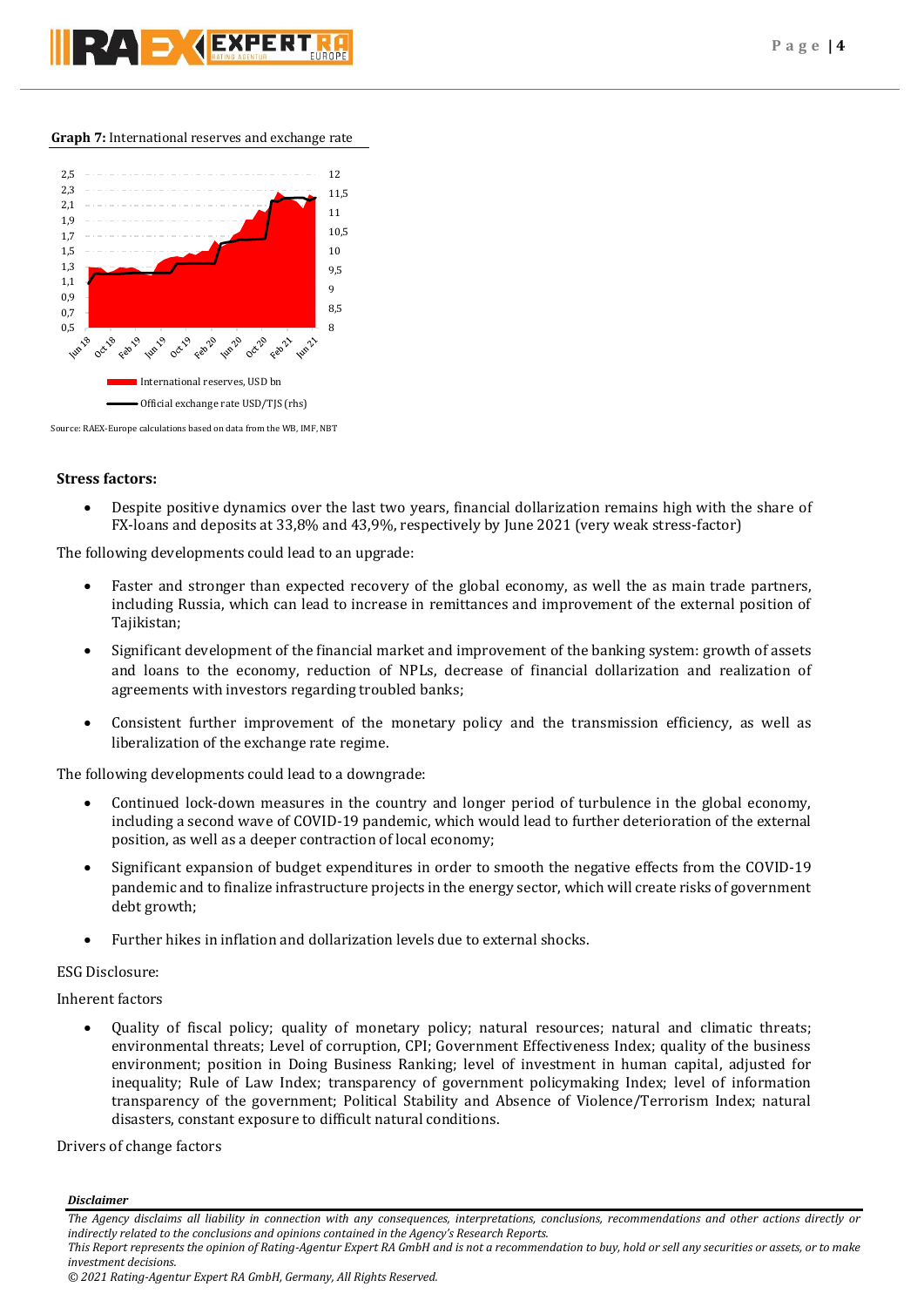Due to the global climate change the distortions in the usual ice and water accumulation were recorded during the autumn 2019 – winter 2020. This led to the lack of water in the lakes, used as a sources for the Rogun HPP. As a result, in July 2020 the break in the electricity export from Tajikistan to neighboring countries was observed. Due to the fact that Rogun HPP is the strategically important project for Tajikistan in terms of export diversification and improvement of the external position, potential distortions in water accumulating in the future can lead to deterioration of already weak country's external position. Thus, the factor in our sovereign methodology which could be directly affected by this is *Level and dynamics of production* and *current account balance and export to GDP*.

Next scheduled rating publication: TBD in December 2021. The full sovereign rating calendar can be found at [Sovereign Rating Calendar 2021](https://raexpert.eu/sovereign/#conf-tab-5)

For further information contact:

Responsible expert: Mikhail Kaptsov, Rating Analyst of RAEX-Europe +49 (69) 3085-45-00, 1216 [kaptsov@raexpert.eu](mailto:kaptsov@raexpert.eu)

Reviewer: Hector Alvarez, Associate Director of RAEX-Europe +49 (69) 3085-45-00, 1213 [alvarez@raexpert.eu](mailto:alvarez@raexpert.eu)

## **Rating-Agentur Expert RA GmbH (RAEX-Europe)**

Walter-Kolb-Strasse 9-11, 60594 Frankfurt am Main, Germany +49 (69) 3085-45-00 E-mail[: info@raexpert.eu](mailto:info@raexpert.eu) [www.raexpert.eu](http://www.raexpert.eu/)

*Disclaimer* 

*This Report represents the opinion of Rating-Agentur Expert RA GmbH and is not a recommendation to buy, hold or sell any securities or assets, or to make investment decisions.*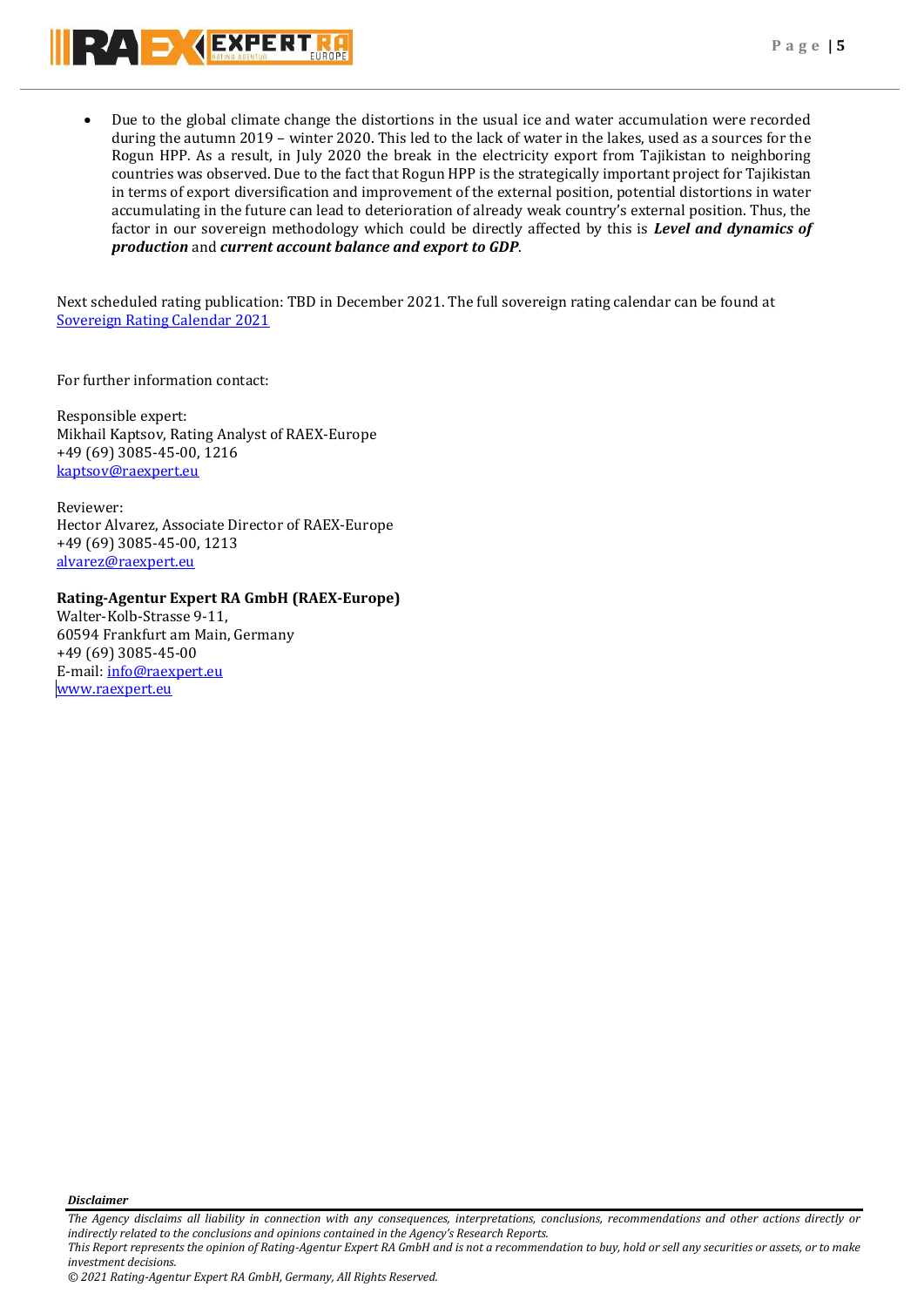## RATING HISTORY:

|             |                                                                      | <b>SGC</b>                  |                     | <b>Outlook</b>              |                     |
|-------------|----------------------------------------------------------------------|-----------------------------|---------------------|-----------------------------|---------------------|
| <b>Date</b> | <b>Review reason</b>                                                 | <b>National</b><br>currency | Foreign<br>currency | <b>National</b><br>currency | Foreign<br>currency |
| 05.02.2021  | Scheduled<br>revision of both<br>types of ratings<br>for the country | B                           | $B -$               | Negative                    | Negative            |
| 07.08.2020  | Scheduled<br>revision of both<br>types of ratings<br>for the country | B                           | $B -$               | Negative                    | Negative            |
| 07.02.2020  | Scheduled<br>revision of both<br>types of ratings<br>for the country | B                           | $B -$               | Negative                    | Negative            |
| 09.08.2019  | Scheduled<br>revision of both<br>types of ratings<br>for the country | B                           | $B -$               | Negative                    | Negative            |
| 10.05.2019  | First assignment<br>of both types of<br>ratings                      | B                           | $B -$               | Developing                  | Developing          |

*Disclaimer* 

*This Report represents the opinion of Rating-Agentur Expert RA GmbH and is not a recommendation to buy, hold or sell any securities or assets, or to make investment decisions.*